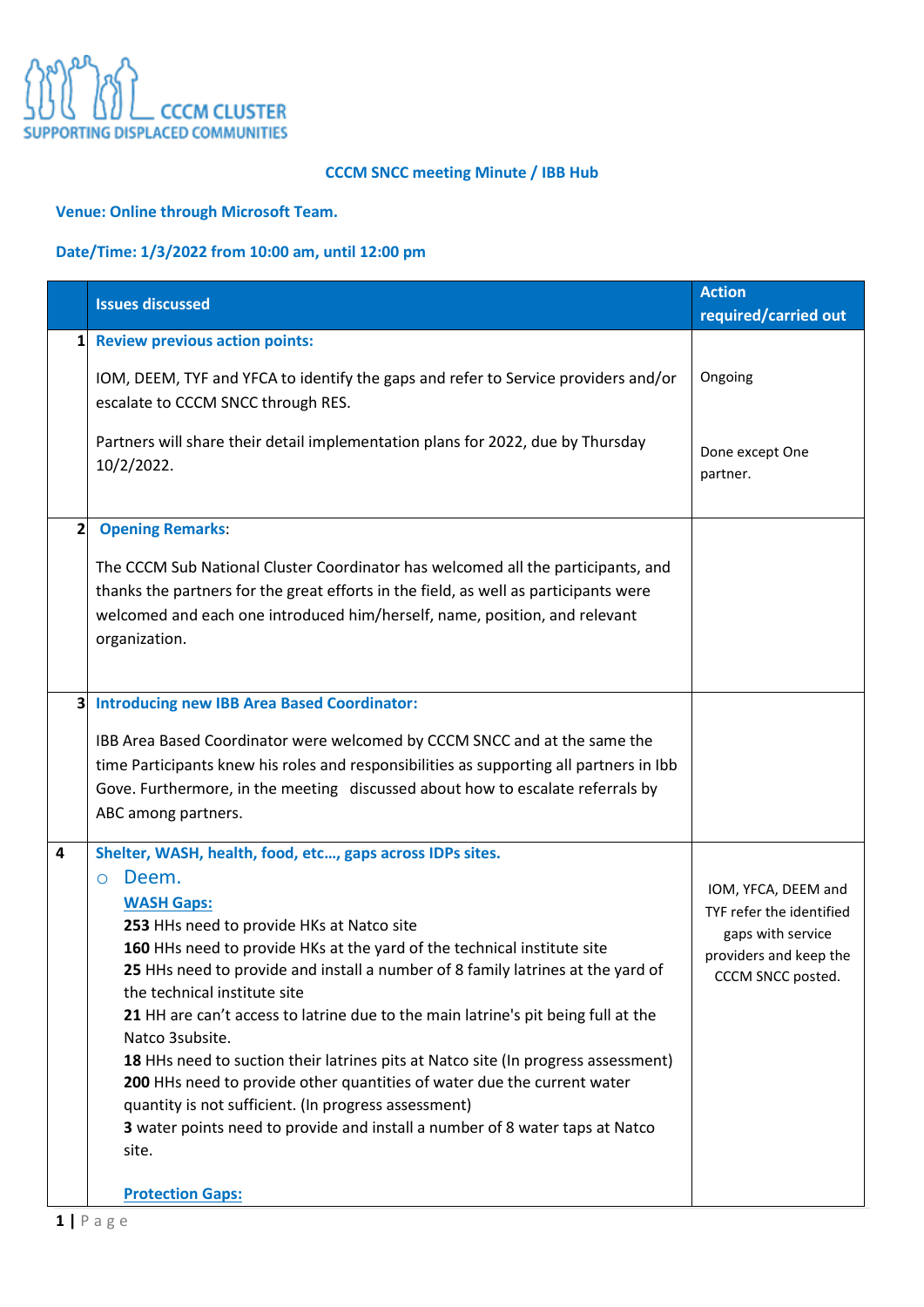

**47** Individual need of birth certificate at the yard of the technical institute sites **63** Individual need of birth certificate at Natco sites Natco site needs to support and improve the infrastructure by providing a number of 6 fire safety kits and 6 first aid kits. The yard of the technical institute site needs to support and improve the infrastructure by providing a number of 5 fire safety kits and 5 first aid kits. Natco site needs to provide/add and install a number of 5 spotlighting in some blocks identified by site CCs as high risk. (In progress assessment) **Shelter Gaps: 113** of HHs need ESKs at the yard of the technical institute sites **26** of HHs need NFIs at the yard of the technical institute sites **224** of HHs need NFIs at Natco sites All managed sites by Deem org need to improve the cooking practices by providing stove mud for reducing the fire cases. **Food Gaps: 91** of HHs need food kits at Natco site. **Health Gaps: 33** of individuals (chronic diseases) need health services at the yard of the technical institute site. **53** of individuals (chronic diseases) need health services at Natco site. o IOM: 1. WASH gaps, - All sites covered by the water and cleaning materials-Al-Hajariya camp, Al-Sabra, the number of families is 52, without water only - Cleaning materials was distributed in all the sites - In Al-Salam camp, the latrines need of maintenance and rehabilitation Some sites need latrines, but there are problems with the owner A. Shelter - NFI and ESKs for new HHs in all sites 220HHS - Food All Sites Covered by the food only - 4HHs in DarAL Sharaf B 1HHs in Ibn Ageel School Jiblah 24HHs in Hratha site 12HHs in Al Rumaid Al Udayn 290 HHs in Dhi As Sufal distric - 10 HHs in Waqeer 17 HHs in DarAL Sharaf A **Education** A. Students were expelled from schools due to non-payment of money to teachers in Al Mashannah district B. **Health**  All sites suffer from health. 1. Proposed site maintenance updates.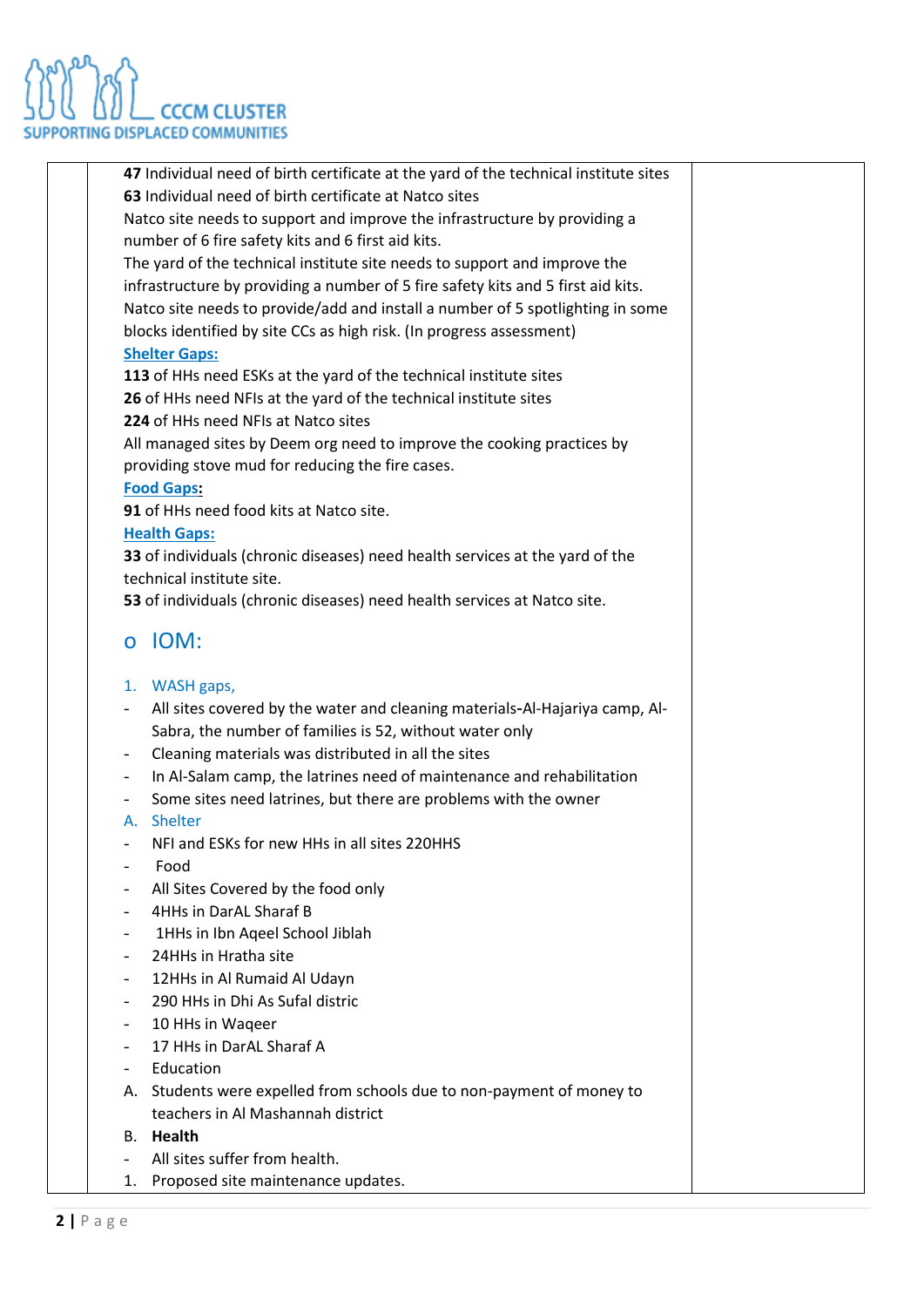ng<br>Pan **CCCM CLUSTER SUPPORTING DISPLACED COMMUNITIES** 

|   | 2. Protection, shelter, Health, education, food, and WASH were referred to<br>service providers.                                                                                                                                                                                                                                                                                                                                                                                                                                                                                                                                                                                                                                                                                                                                                                                                                                                                                                                                                                          |  |
|---|---------------------------------------------------------------------------------------------------------------------------------------------------------------------------------------------------------------------------------------------------------------------------------------------------------------------------------------------------------------------------------------------------------------------------------------------------------------------------------------------------------------------------------------------------------------------------------------------------------------------------------------------------------------------------------------------------------------------------------------------------------------------------------------------------------------------------------------------------------------------------------------------------------------------------------------------------------------------------------------------------------------------------------------------------------------------------|--|
|   | o YFCA:                                                                                                                                                                                                                                                                                                                                                                                                                                                                                                                                                                                                                                                                                                                                                                                                                                                                                                                                                                                                                                                                   |  |
|   | Most sites and sub-sites are emergency shelters that consist of plastic<br>sheets and some torn clothes. Meanwhile, some sites are transitional<br>shelters. Most of the site is in dire need of Shelter such as sites in Maqbanah<br>District etc.<br>The results of the assessment show food distribution is not sufficient in all<br>the targeted sites. However, in case they receive food, the provided kit are<br>not adequate due to a large number of family individuals. Food is a great<br>challenge without a sustainable solution enabling IDPs to access regular<br>sources of income.                                                                                                                                                                                                                                                                                                                                                                                                                                                                       |  |
|   | WASH services insufficiency in most of the sites such as latrines, water<br>٠<br>provision, hygiene kits, the residents are suffering access to health services<br>such as the medical centre, Hygiene kits etc<br>There is no health care in most IDP Hosting sites, there is a spreading of<br>$\bullet$<br>infectious diseases such as skin itch in 22 May Site in Al-Dhahar District IBB.                                                                                                                                                                                                                                                                                                                                                                                                                                                                                                                                                                                                                                                                             |  |
| 5 | <b>Challenges faced CCCM partners:</b><br>Lack of service providers to meet the acute need of the IDPs.<br>$\bullet$<br>Recurrent Eviction threat.<br>Health Sector is one of the huge gaps that IDPs miss it.<br>A fuel crisis is another shock to the humanitarian situation. The ensuing fuel<br>shortage has led to skyrocketing fuel costs in the informal market, long<br>queues at petrol stations, and inflated costs for water, transport and some<br>goods which led also to minimizing field visits.                                                                                                                                                                                                                                                                                                                                                                                                                                                                                                                                                           |  |
| 6 | <b>MDF</b> presentation:<br>MDF Coordinator has presented a brief summary about education needs in 8<br>districts in Taiz governorate as the result of conducting field visits to verify the data<br>and information of education needs in the above-mentioned districts. MDF found<br>Schools and students have been suffering from the lack of education services and<br>are really in need of humanitarian assistance and intervention. Furthermore, MDF<br>presented some examples of the current situation of those schools and students<br>such as; some IDPs settled schools and used its latrines in which impacted of the<br>education process especially students, some IDPs families are living inside whereas<br>the students are studying outside the school and most of the students are studying<br>in the yard of the school under the heat of the sun, under the trees. Finally, MDF<br>mentioned conducting coordination with all stakeholders as Official authorities in<br>order to fill and resolve these issues in which related education process. |  |
| 7 | AOB:                                                                                                                                                                                                                                                                                                                                                                                                                                                                                                                                                                                                                                                                                                                                                                                                                                                                                                                                                                                                                                                                      |  |
|   |                                                                                                                                                                                                                                                                                                                                                                                                                                                                                                                                                                                                                                                                                                                                                                                                                                                                                                                                                                                                                                                                           |  |